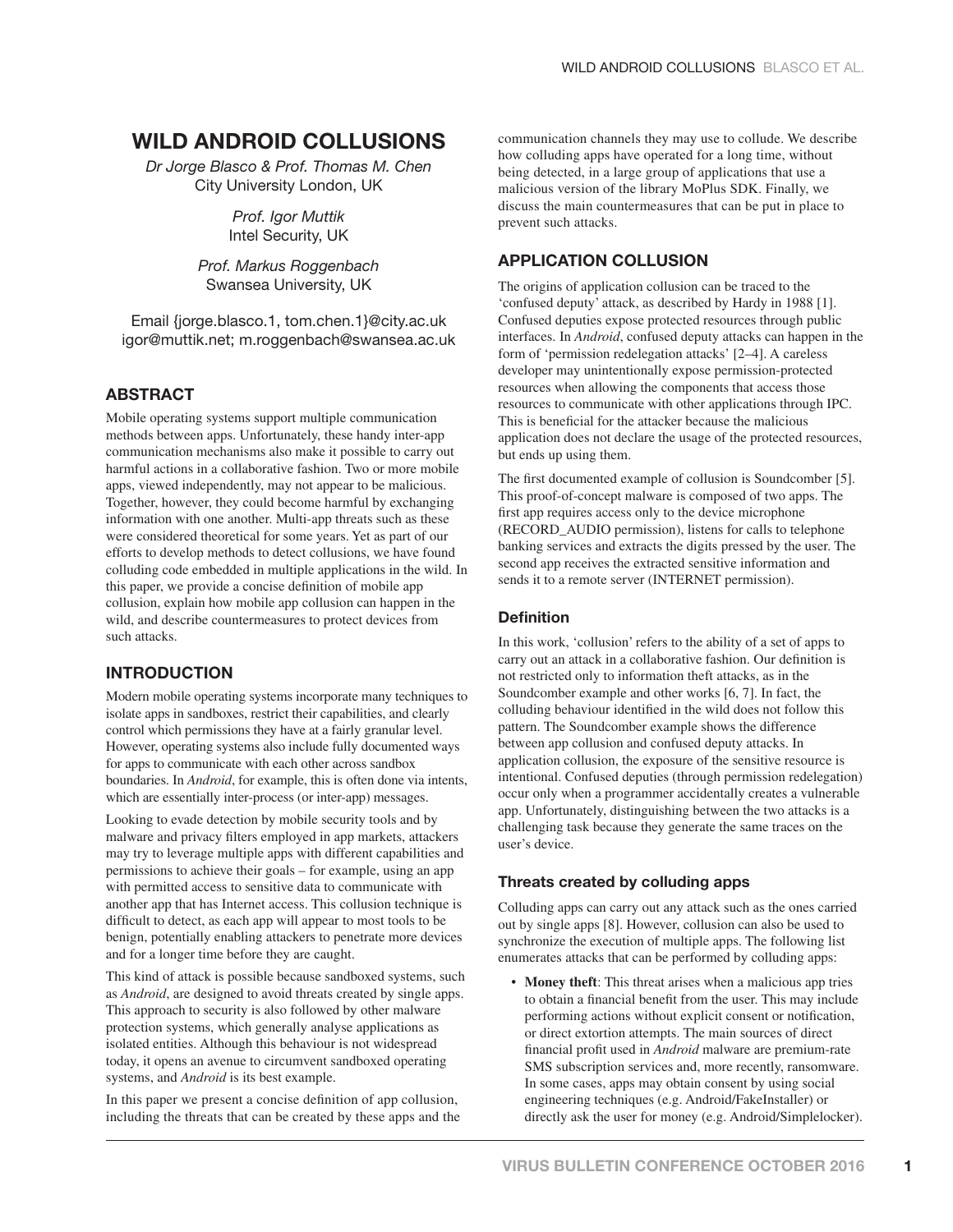In other cases they may use exploits to escalate privileges and bypass the *Android* permission system. There are several ways of implementing this attack using colluding applications. A ransomware colluding set could be comprised of one app that encrypts the user files and another app (that requires some kind of payment) to decrypt them. Also, an app with the ability to send SMS messages could provide an interface to another app (which has no SMS permission) for sending SMS messages to premium-rate numbers.

- **Information theft:** Sensitive information (photos, contact lists, chat conversations, online credentials, personal data, etc.) stored in smartphones makes them a very attractive target for attackers. Malicious or privacy-intruding apps may access and export that information without user consent. In the case of colluding apps, this can be achieved by one app that accesses sensitive information and another app that sends the information to a remote server.
- **Denial of service**: Being aware of the value that information has for device owners, attackers also blackmail them by encrypting their information and asking for ransom money (e.g. Android/Simplelocker). Malware samples that focus on denial-of-service attacks (sabotaging services rather than information) also fall under this category.
- **Service misuse:** When malicious software uses the device's resources to perform operations without notification or user consent. For example, sending spam takes advantage of the user messaging services (mail, IM, SMS, etc.). Using the device as a proxy for future attacks is also a kind of service misuse. Most of the attacks against smartphones require some kind of service misuse. This includes the rest of threats described in this list which often include service misuse or elevation of privilege.
- **Payload execution synchronization**: Malicious apps can also coordinate and synchronize their attacks. When installed on the same device, they may coordinate their actions so their impact is much higher than when acting on their own.

#### **Communication channels for app collusion**

Colluding applications can use standard communication channels such as intents to execute their attacks. However, an attacker may also use stealthier communication options to avoid detection. The following presents a list of communication possibilities in *Android* that can be misused by colluding applications:

#### *Intents*

An intent is a messaging object that is used to request actions from other apps' components. These can belong to the same or different apps. Intents can be explicit or implicit. Explicit intents target specific activities or services (for example, an activity invoking a specific activity or service from the same app) while implicit intents target generic actions that can be performed by many recipients (for example, sending a message, opening a web link, etc.). Activities, services, and broadcast receivers

define the intents that they can handle by declaring a set of intent filters. For activities and services, intent filters must be declared in the app's manifest XML file. Broadcast receivers can also register their intent filters programmatically during execution.

Although later versions of *Android* implement SELinux, intents are not covered by the mandatory access controls imposed by SELinux, as their semantics are not compatible [9]. Intents can be used by colluding apps to share information just as any other benign application does. Broadcast receivers and services allow applications to exchange data without user intervention.

#### *Content providers*

A content provider offers to other apps a method to access structured data from the app to which the content provider belongs. Content providers store information in one or more tables, in a similar way to relational databases. Apps access data of content providers using content resolver objects. A content provider offers methods that can be called by others apps, not only to read data but also to update, create and delete information encapsulated in the content provider object.

Malicious applications can use already available content providers as a drop box in order to exchange information. Access to the system content providers sometimes requires applications to request corresponding permissions (such as WRITE\_CONTACTS to access the contact database).

#### *External storage*

*Android* allows applications to access a partition of storage that is shared by all applications. Generally, external storage is available through a USB connection, SD card, or even a partition inside the main flash drive of the device. Apps accessing the external storage need to declare the READ\_ EXTERNAL\_STORAGE permission. Apps declaring the WRITE\_EXTERNAL\_STORAGE can write to and read from external storage. Applications with access to external storage can access all files inside it, as no access restriction is applied. Files in the external storage can be accessed using the common file access API. The external storage of an *Android* device could also be used by colluding applications as a shared drop box to exchange information.

#### *Shared preferences*

Shared preferences are an *Android* feature that allows apps to store key-value pairs of data. The purpose of shared preferences is to store app configuration and preferences. Although it is not intended for inter-app communication, apps can use key-value pairs to exchange information if proper permissions are defined (prior to *Android 4.4*). To do so, applications need to use the flags WORLD\_WRITABLE or WORLD\_READABLE. Since the adoption of SELinux (from *Android 4.4*) an app cannot access the world readable files of other applications, as both apps are confined to different SELinux domains.

#### *Unix sockets*

Colluding apps can also use standard Unix sockets to communicate. Apps can use sockets opened to the localhost to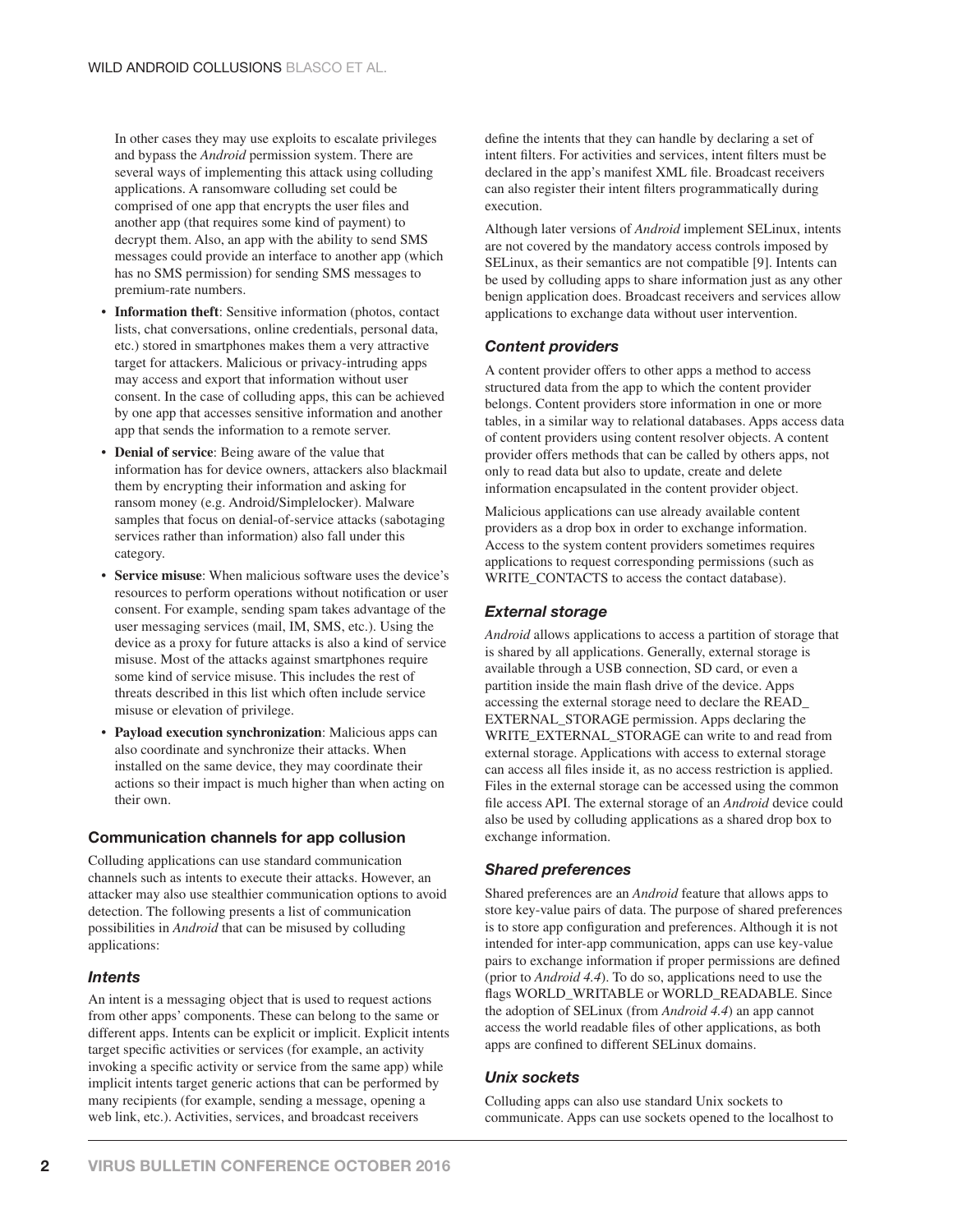communicate as if they were communicating via a network. Communication between two apps that is mediated by an external server is not generally considered as collusion, as the communication happens outside the device.

#### *Covert channels*

Covert channels in *Android* can take advantage of some of the APIs or features offered by the operating system to enable communication between processes [10, 11]. In *Android*, this includes the use of public readable and writable settings (such as volume level) and the capture of broadcast intents generated by the system in certain events that can be triggered by apps (for example, wake lock). Processes can also take advantage of covert channels that are general to most computing systems such as file locks, process enumeration, socket discovery, free storage space, available memory, and CPU usage.

# **THE MOPLUS SDK**

One of our first tasks in trying to identify collusion attempts in the wild has been to analyse not-so-standard communication channels in *Android* [12]. Specifically, we investigated how shared preferences were used for communication in a set of more than 50,000 apps. These apps were collected and categorized by *Intel Security* into three groups: malware, potentially unwanted programs (PUPs), and clean (see Table 1).

In our analysis, we found that some of the apps in the PUP set were capable of reading files that originated from different app packages. A manual review of these apps revealed that they were exchanging data through shared preferences files to

|                         | <b>Malware</b> | <b>PUPs</b> | <b>Clean</b>      |
|-------------------------|----------------|-------------|-------------------|
| Number of apps          | 13,805         | 13,991      | 22,378            |
| <b>Overall installs</b> | 3,696,720      | 7,656,755   | 21, 205, 724, 533 |
| Average size in<br>КB   | 3,007.9        | 7,394.52    | 10,208.3          |

 *Table 1: Summary of analysed apps (from 14 February 2012 to 6 February 2016).*

| <b>Package Name</b>               |                               |  |
|-----------------------------------|-------------------------------|--|
| com.baidu.BaiduMap                | com.baidu.appsearch           |  |
| com.baidu.browser.apps            | com.baidu.hao123              |  |
| com.baidu.netdisk                 | com.baidu.searchbox           |  |
| com.baidu.video                   | com.dragon.android.pandaspace |  |
| com.hiapk.marketpho               | com.ifeng.newvideo            |  |
| com.managershare                  | com.mfw.roadbook              |  |
| com.nd.android.pandahome2         | com.qiyi.video                |  |
| com.quanleimu.activity            | com.tuniu.app.ui              |  |
| com.yuedong.sport                 | tv.pps.mobile                 |  |
| com.android.comicsisland.activity | com.dongqiudi.news            |  |

 *Table 2: Selection of package names known to include the affected version of the MoPlus SDK.*

synchronize the execution of a potentially harmful payload. This payload was included inside a library embedded in these applications. This library, known as MoPlus SDK, has been known to contain remote-control capability (essentially a backdoor) since November 2015 [13]. However, the collusion behaviour of this SDK had not previously been discovered. We were able to identify 5,056 APKs belonging to 20 apps. The actual number of affected apps in the wild is likely to be higher than the list in Table 2.

In the rest of this section we briefly describe the malicious behaviour of this SDK and provide a more detailed analysis of its colluding behaviour.

#### **Malicious behaviour**

The MoPlus SDK (versions up to Q4 2015) can open a local HTTP server on the user device. This enables the attacker to perform a series of malicious operations, including:

- Sending arbitrary intents received via the control server.
- Obtaining sensitive information from the user's device, including the user location and the IMEI (International Mobile Station Equipment Identity).
- Installing applications silently in rooted devices.
- Adding contacts received from the control server.

The malicious payload embedded inside the MoPlus SDK inherits all permissions requested by the application. As these are chosen by the app developer, it is possible that an app including the SDK will not have the necessary permissions to execute all of the malicious payload. The colluding behaviour of the MoPlus SDK aims to execute the malicious payload in the process with the maximum amount of privileges.

## **Colluding behaviour**

Application collusion research has focused mainly on trying to detect flows of sensitive information across applications. However, the colluding behaviour exhibited by the MoPlus SDK differs from this kind of collusion. In a nutshell, all apps running on a device that include the MoPlus SDK will talk to each other to determine which of these apps has the most privileges. The app with the most privileges will be the only one executing a local HTTP server to receive commands from the control server. In distributed computing this kind of behaviour is known as leader election. In the next sections we describe this behaviour in detail with reverse-engineered code samples. These have been obtained from the *Baidu* search box app (SHA256: 36bd6418afeaba44eab45793ff8a70ad016708053c6a9c1ff056e6 bdd05072d1). Locations of shown payloads may differ from one application package to another, as *Android* app code is generally obfuscated using *ProGuard*.

## **Collusion functionality description**

The analysed version of the MoPlus SDK includes the MoPlusService and the MoPlusReceiver app components. In all analysed apps, the MoPlusService is configured as exported in the manifest. In *Android* this is considered to be a high-risk practice, as all other apps will be able to call and access the service.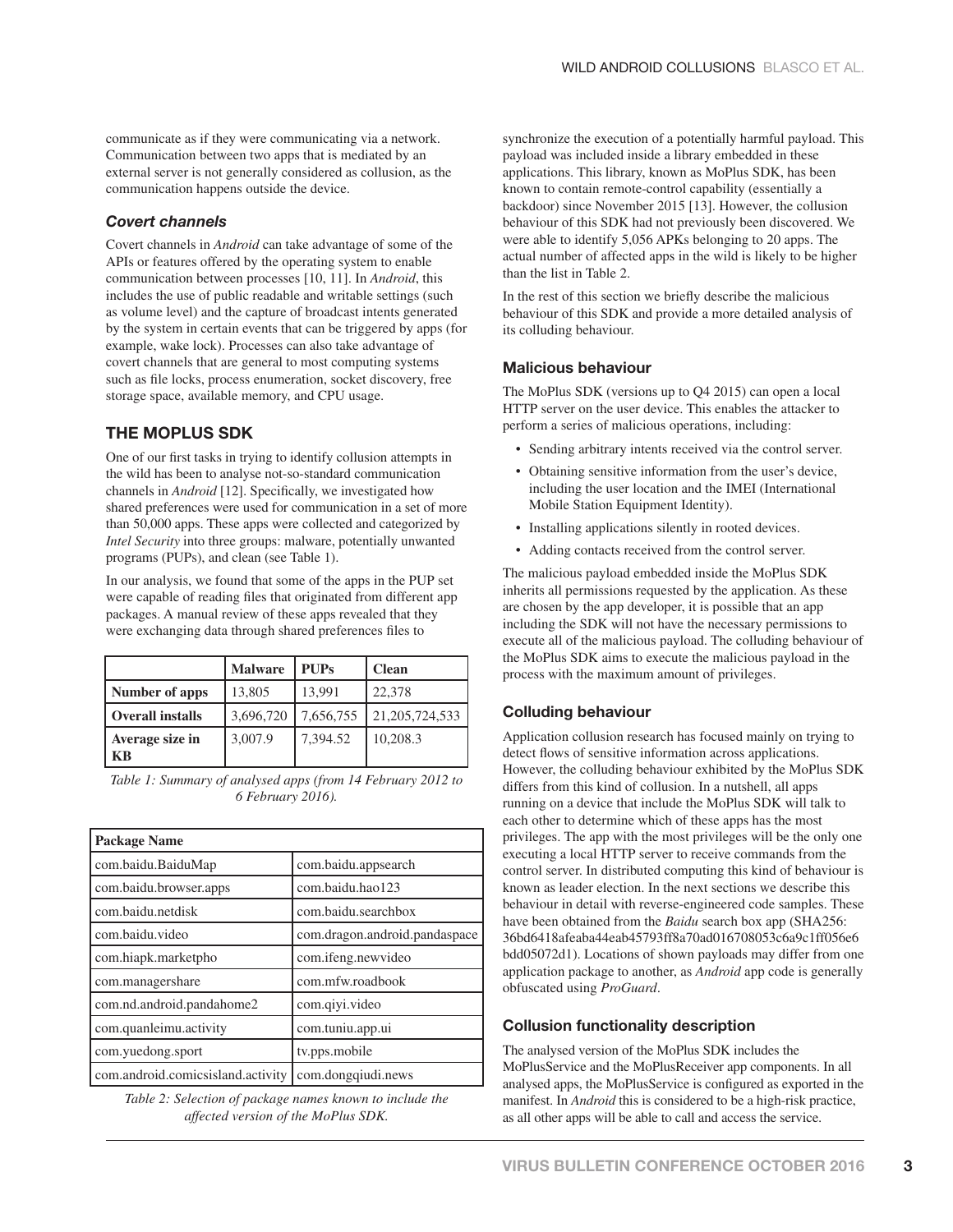#### *Establishing the app priority*

During the MoPlus SDK initialization, the MoPlusService is created inside each of the apps with the MoPlus SDK. During service creation (see Code 1), the MoPlus SDK executes three checks on the package of the application in which it runs:

- The version of the MoPlus SDK is checked against a value stored in a preference file. This check does not necessarily change the behaviour of the program (lines 2 to 8).
- The SDK looks for the metadata tag DisableService inside the AndroidManifest (!a(paramContext)). If it is found, it will cease to execute.
- The SDK checks if the app executing the SDK has all the necessary components of the SDK and that the minimum required permissions the SDK requires have been granted (j(paramContext)). The minimum permissions required to continue execution are:
	- android.permission.INTERNET
	- android.permission.READ\_PHONE\_STATE
	- android.permission.ACCESS\_NETWORK\_STATE
	- android.permission.BROADCAST\_STICKY
	- android.permission.WRITE\_SETTINGS
	- android.permission.WRITE\_EXTERNAL\_STORAGE
	- android.permission.SET\_ACTIVITY\_WATCHER
	- android.permission.GET\_TASKS

If any of these three checks fails, the service instance assigns itself a priority of 0 inside a preference file that can be read by the rest of the applications installed in the system. The name of the preference file is created by concatenating the package name to 'push\_sync'. The SDK uses the WORLD\_READABLE flag  $\alpha$  (value 1) to save the file so other apps can access it.

If the three checks hold, the service assigns itself a priority that depends on several factors (see Code 2). These include, from lowest to highest priority:

- Checks of several metadata values from the app manifest (second to fourth 'if' statements in Code 2), including:
	- DisableLocalServer
	- DisableStatistic
	- DisableApplist
	- isBaiduApp
- Check if the app can write to the contact lists (p(paramContext)).
- Check if the app is part of the system image (b(paramContext, paramContext.getPackageName())).
- An additional priority value included in the manifest file (return line).

The obtained priority value is saved in the previously referenced preference file '.push\_sync'. This behaviour is executed by all apps, including the MoPlus SDK. In this way, each app holds a

```
public static void e(Context paramContext, boolean paramBoolean){
           SharedPreferences localSharedPreferences = paramContext.getSharedPreferences("pst", 0);
          int i = c (paramContext, paramContext.getPackageName());
          int j = localSharedPreferences.getInt("pr v", 0);
           SharedPreferences.Editor localEditor1;
          if ((j \lt i) || (paramBoolean))\{Log.d("Utility", "oldVCode=" + j + "vcode=" + i + "isForce" + paramBoolean);
            localEditor1 = paramContext.getSharedPreferences(paramContext.getPackageName() + ".push_sync", 1).edit();
            if ((!a(paramContext)) && (j(paramContext)))
                      break label197;
            localEditor1.putLong("priority", 0L);
 }
          while (true)
\left\{ \begin{array}{cc} 0 & 0 & 0 \\ 0 & 0 & 0 \\ 0 & 0 & 0 \\ 0 & 0 & 0 \\ 0 & 0 & 0 \\ 0 & 0 & 0 \\ 0 & 0 & 0 \\ 0 & 0 & 0 \\ 0 & 0 & 0 \\ 0 & 0 & 0 \\ 0 & 0 & 0 \\ 0 & 0 & 0 \\ 0 & 0 & 0 & 0 \\ 0 & 0 & 0 & 0 \\ 0 & 0 & 0 & 0 \\ 0 & 0 & 0 & 0 & 0 \\ 0 & 0 & 0 & 0 & 0 \\ 0 & 0 & 0 & 0 & 0 \\ 0 & 0 & 0 & 0 & 0 \\ 0 & 0 localEditor1.putInt("version", 121);
            localEditor1.commit();
            SharedPreferences.Editor localEditor2 = localSharedPreferences.edit();
            localEditor2.putInt("pr_v", i);
            localEditor2.commit();
            return;
            label197: localEditor1.putLong("priority", f(paramContext));
 }
}
```
 *Code 1: This method checks for execution conditions. This code is included in the class com.baidu.android.moplus.util.a.*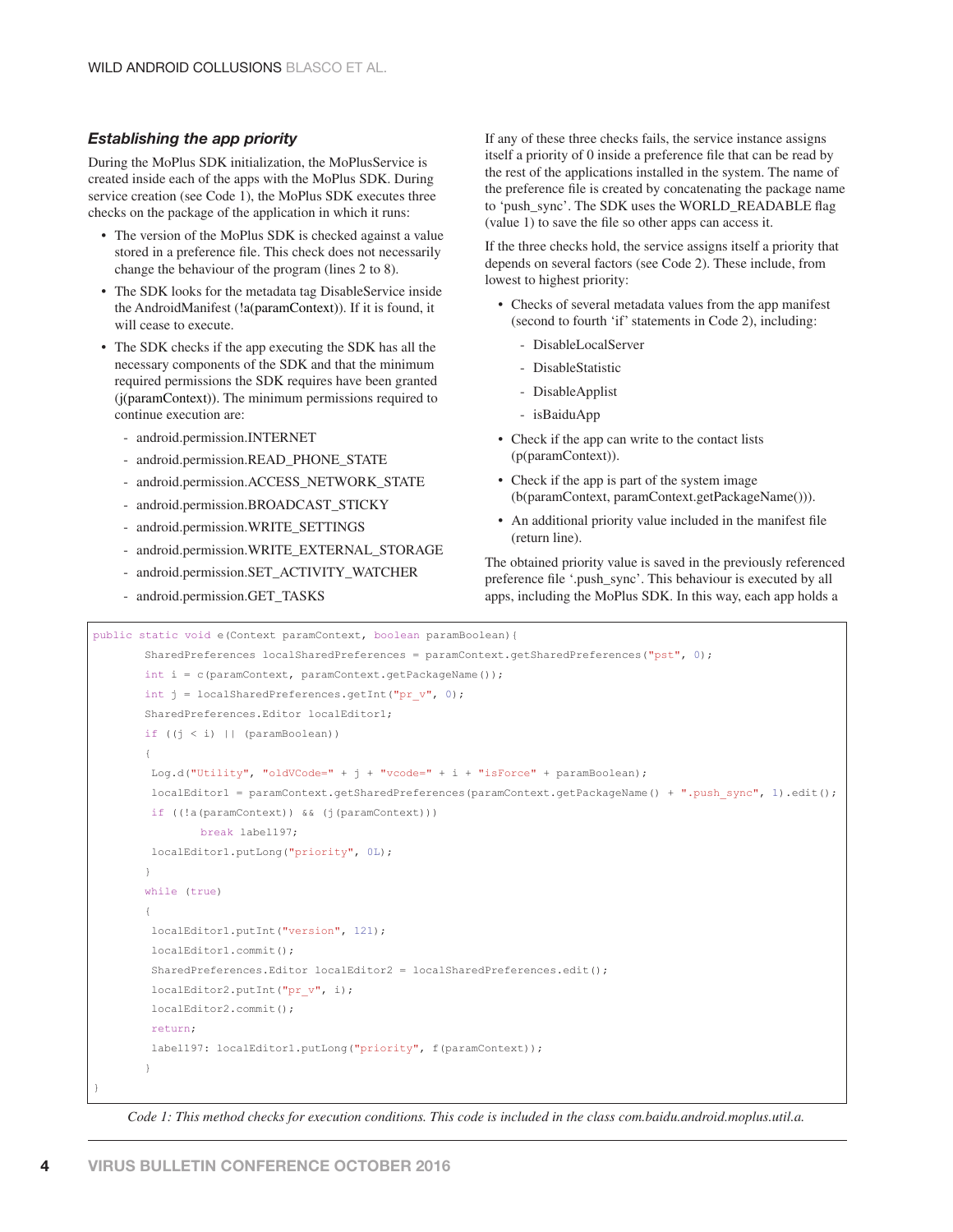```
public static long f(Context paramContext){
  long l1 = 0L;
  if (paramContext == null)
     return l1;
  if (!g(paramContext, paramContext.getPackageName()))
    l1 += 1L;
  long 12 = 11 \le x 1;if (!i(paramContext))
   12 \div 11;long 13 = 12 \le 1;if (!f(paramContext, paramContext.getPackageName()))
   13 += 1L;long 14 = 13 \le 1;if (d(paramContext, paramContext.getPackageName()))
    14 += 1L;
  long 15 = 14 \le 1;if (p(paramContext))
   15 + 11;
  long 16 = 15 \ll 1;if (b(paramContext, paramContext.getPackageName()))
     l6 += 1L;
  return 0x79000000000000 | (l6 | 0xFF & i(paramContext, "moplus_addon_priority") << 40);
}
```
*Code 2: The MoPlus SDK uses this method to assign priority execution to each app's MoPlusService. This code is included in the class com.baidu.android.moplus.util.a.*

shared preference file reflecting the access level (priority) that the app has to required resources (see Figure 1).

#### *Executing the highest priority receiver*

After the priority has been obtained and stored, the OnCreate method of the service calls method 'a' (see Code 3) to create and broadcast a new intent object.

The localIntent object is obtained from the execution of the method c(Context) (see Code 4), which creates the intent that will start MoPlusReceiver.

The call to 'd' in Code 3 tells the intent to be sent only to the package with the highest stored priority value. This is executed through the method a(Context), which simply forwards the call to another method, a(Context,'push\_sync', 'priority') (see Code 5).



*Figure 1: Each app saves a priority value that depends on the amount of access it has to the system resources. Priority values have been calculated to illustrate this explanation.*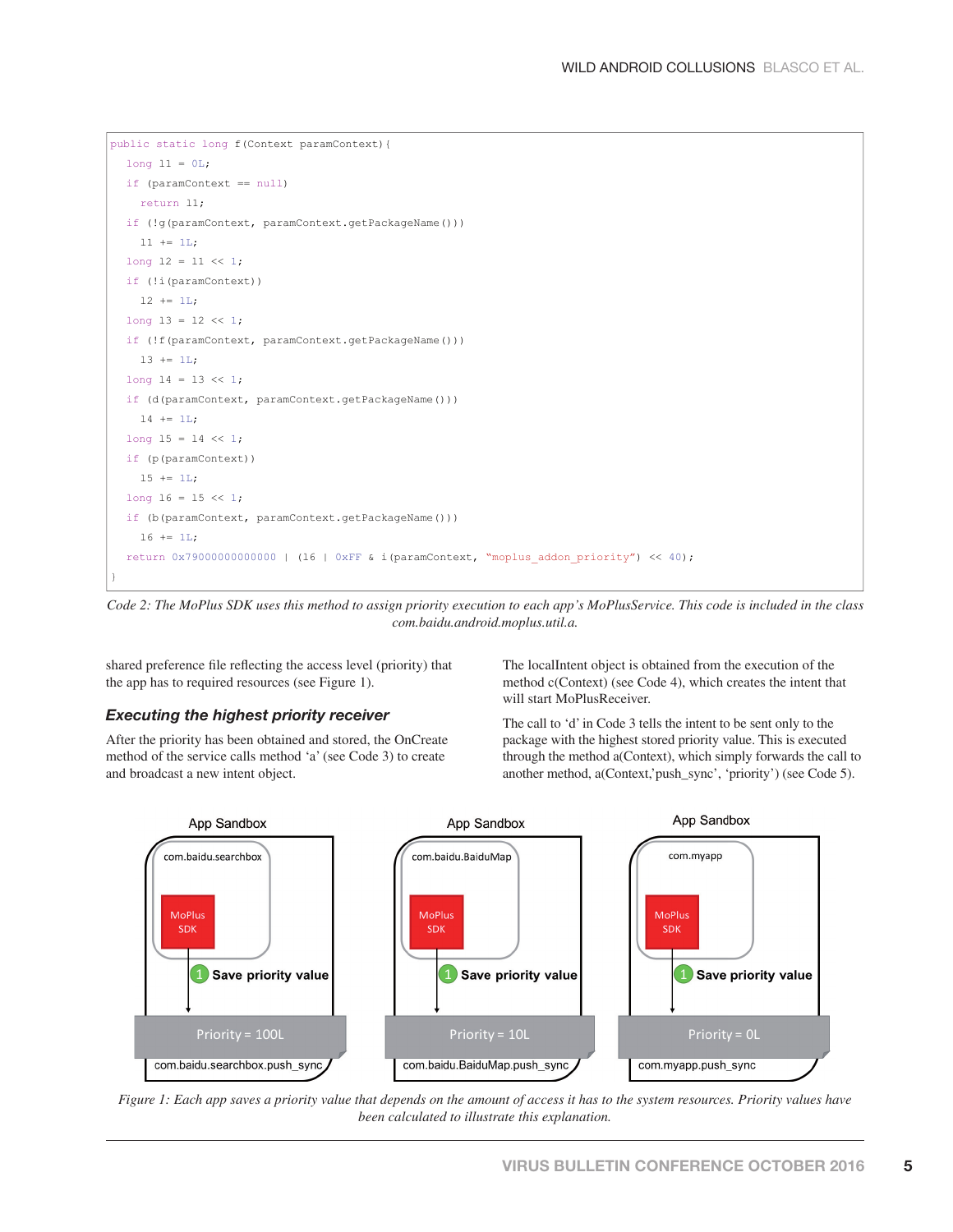```
public static void a(Context paramContext, long paramLong){
        Context localContext = paramContext.getApplicationContext();
        Intent localIntent = c(localContext);
        localIntent.setPackage(d(localContext));
        a(localContext, localIntent, paramLong);
}
```
*Code 3: Creating the intent object. The inner a() method is used to broadcast it.*

```
public static Intent c(Context paramContext){
        Intent localIntent = new Intent("com.baidu.android.moplus.action.START");
        localIntent.addFlags(32);
       localIntent.putExtra("method version", "V1");
       return localIntent;
```
*Code 4: Intent creation method.*

```
public static String d(Context paramContext){
       return a(paramContext, ".push_sync", "priority");
```
*Code 5: This method forwards the call to return the app package with the highest priority.*

Finally, the method a(Context, String, String) looks for all the packages that can answer the intent actions included in the MoPlus SDK (see Code 6). These are:

• com.baidu.android.moplus.action.START

}

}

• com.baidu.android.pushservice.action.BIND\_SYNC

For each of the packages found, the app inspects the contents of the .push\_sync file to retrieve its priority, selecting the package name of the file with the highest priority. After the package name has been selected, the intent is sent to the system through the method a(Context, Intent, long) (see Code 7), which cancels previous intents that have been registered (to avoid launching the service more than once) and, after a delay, sends the intent passed as a parameter.

 All apps that include the MoPlus SDK library exhibit this behaviour (see Figure 2).

#### **COUNTERMEASURES**

Security vendors offer *Android* products that protect smartphones and tablets by scanning individual installation packages (APKs) and blocking unwanted ones. Colluding apps can be blocked using the same technique, but the catch is to have tools that recognize that they are colluding. The goal of our collaborative project (www.acidproject.org.uk) is to develop practical tools for collusion discovery.

Developers of apps may improve their software and protect their own reputations by avoiding unknown third parties and ad



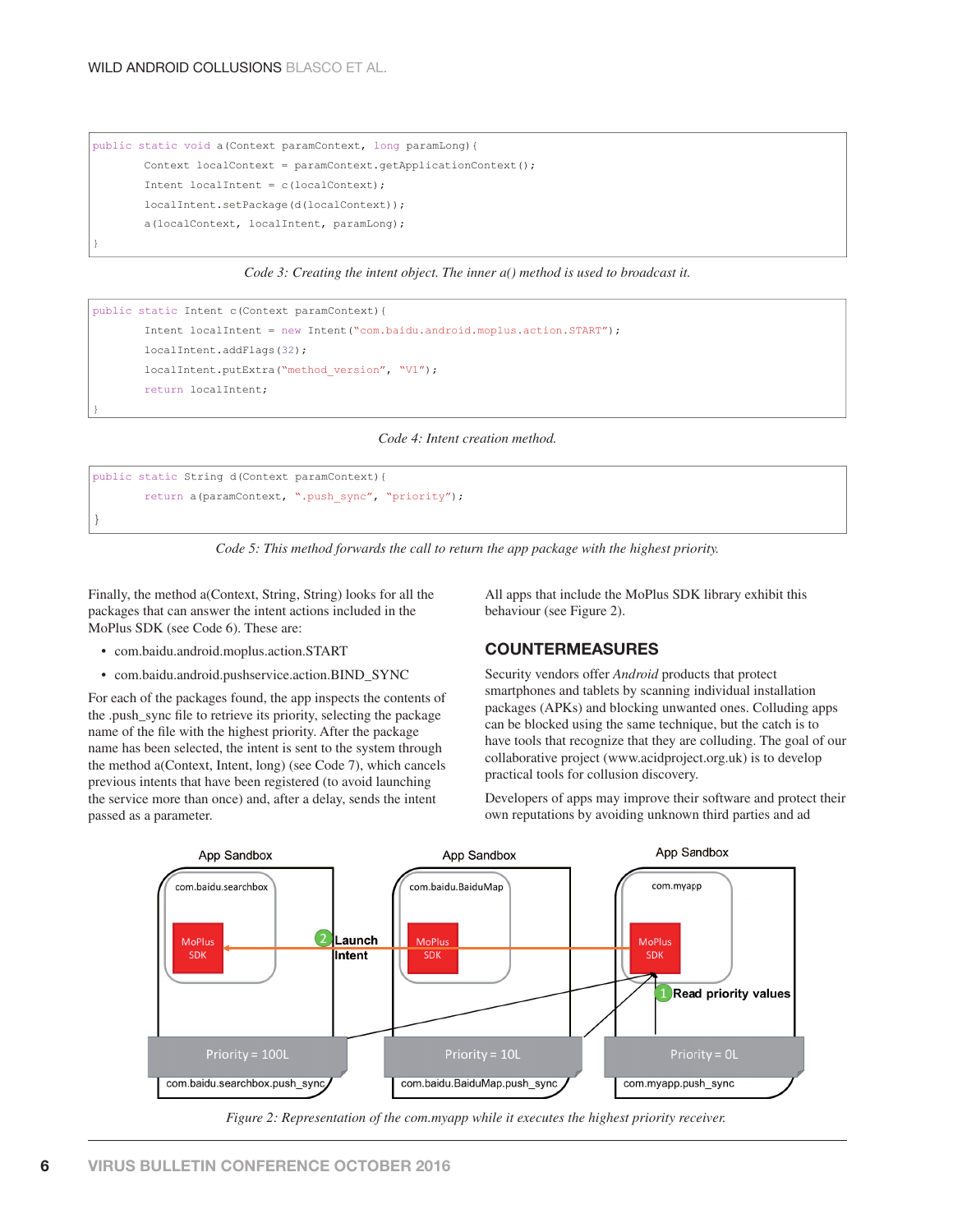```
public static String a(Context paramContext, String paramString1, String paramString2){
 List localList = h(paramContext);
 if ((localList == null) || (localList.size() <= 1))
 {
   localObject1 = paramContext.getPackageName();
   return localObject1;
 }
 long 11 = \text{paramContext.getSharedPreferences}(\text{paramContext.getBackground}) + ".push sync", 1).getLong("priority",0L);
  String str = paramContext.getPackageName();
  Iterator localIterator = localList.iterator();
 12 = 11; localObject1 = str;
 while (localIterator.hasNext())
 {
   localObject2 = ((ResolveInfo)localIterator.next()).activityInfo.packageName;
    SharedPreferences localSharedPreferences2 = paramContext.createPackageContext((String)localObject2, 
2).getSharedPreferences((String)localObject2 + paramString1, 1);
 . . . 
    }
}
```
*Code 6: This method inspects all SharedPreference files of the packages that can answer the MoPlus SDK actions and returns the package name with the highest priority.*

```
public static void a (Context paramContext, Intent paramIntent, long paramLong) {
 PendingIntent localPendingIntent = PendingIntent.getBroadcast(paramContext, 0, paramIntent, 268435456);
 AlarmManager localAlarmManager = (AlarmManager)paramContext.getSystemService("alarm");
  localAlarmManager.cancel(localPendingIntent);
  localAlarmManager.set(3, paramLong + SystemClock.elapsedRealtime(), localPendingIntent);
}
```
*Code 7: This method cancels previous intents matching the service, and registers a new intent to be launched after a certain delay defined by the parameter passed to the method.* 

libraries, especially when they are closed source. It is also a good idea to avoid using multiple SDKs and ad libraries in an app. This last measure reduces the risk of collusion and also reduces mobile data usage for users.

App market vendors would benefit from employing anticollusion filters to block the publication of such apps. It is also a good idea to set and enforce a sensible policy on inter-app communications and explicitly prohibit developers to violate operating system limitations through collusion methods.

Collusions are part of a bigger and more general problem of effective software isolation [14]. The same problem exists in all environments that implement software sandboxing, from other mobile operating systems to virtual machines in server farms. The tendency to have more and better isolation is positive and we should expect attackers to employ collusion methods more often to circumvent this security trend. Covert communications across sandboxes will likely be one of the attack vectors of tomorrow.

#### **ACKNOWLEDGEMENTS**

This work has been supported by the UK Engineering and Physical Sciences Research Council (EPSRC), under the BACHUS call (EP/L022699/1). A special thanks goes to Erwin R. Catesbeiana Jr. for excellent guidance through the *Android* ecosystem.

#### **BIBLIOGRAPHY**

- [1] Hardy, N. The Confused Deputy: (or why capabilities might have been invented). 1988. ACM SIGOPS Operating Systems Review, 22(4), pp.36–38.
- [2] Felt, A. P.; Wang, H. J.; Moshchuk, A.; Hanna, S.; Chin, E. Permission Re-Delegation: Attacks and Defenses. 2011. USENIX Security Symposium.
- [3] Davi, L.; Dmitrienko, A.; Sadeghi, A.-R.; Winandy, M. Privilege escalation attacks on Android. 2011. Information Security, pp.346–360.